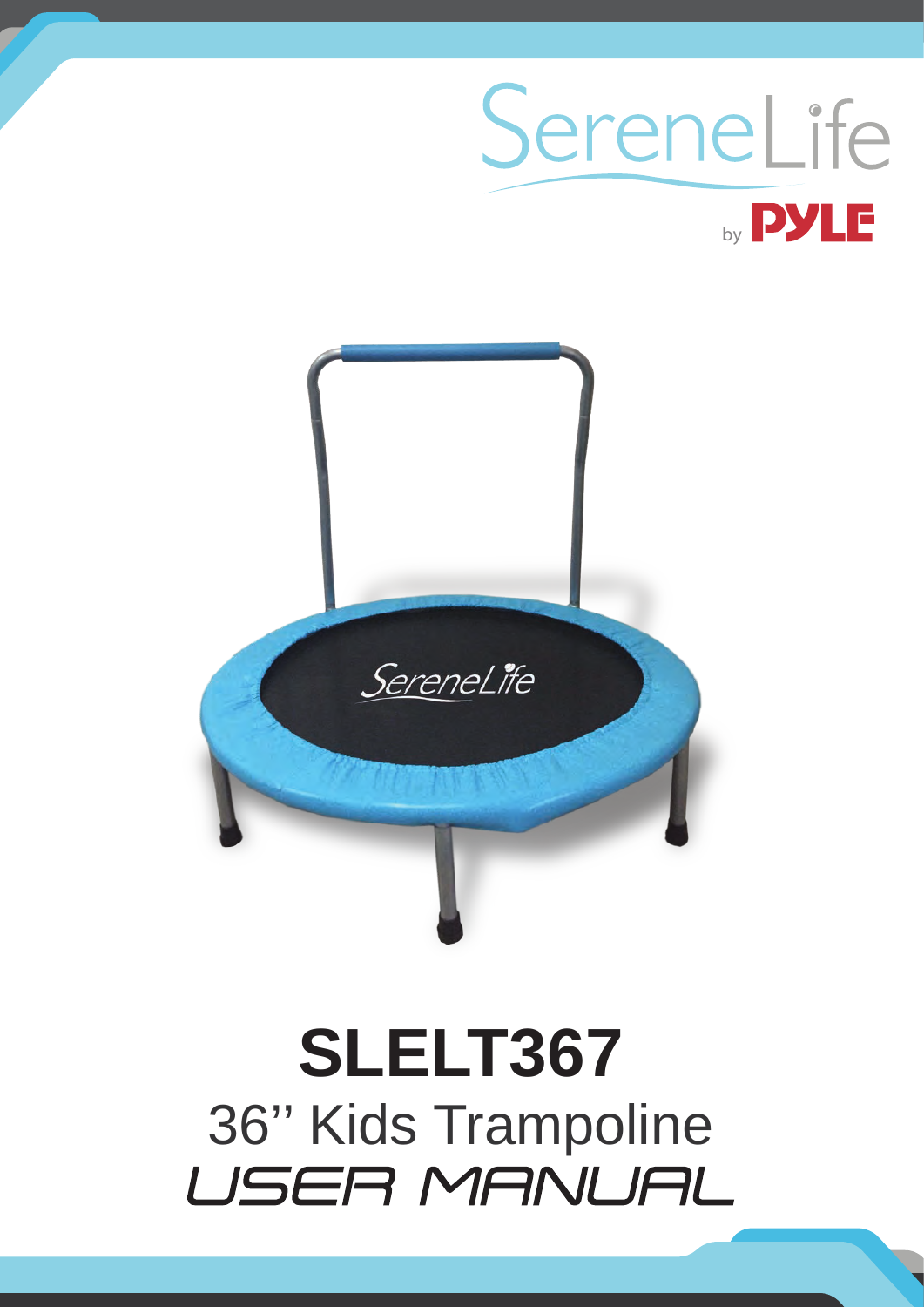#### **SAFETY INSTRUCTIONS**

- 1. Misuse and abuse of this trampoline is dangerous and can cause serious injuries.
- 2. All purchasers and all persons using the Trampoline must become familiar with the manufacturer's recommendations for proper assembly, use and care of the Fitness Trampoline.
- 3. The owner and supervisors of the trampoline are responsible to make all users aware of the Safety Instructions.
- 4. Place the Trampoline on a level surface before use.
- 5. Inspect your Trampoline before each use. Make sure the safety pad is in place. Replace any worn, defective, or missing parts.
- 6. Make sure to provide adequate clearance for ceilings, ceiling lights, ceiling fans, wires and tree limbs. Failure to provide adequate head clearance can result in head or neck injury.
- 7. Place the Trampoline away from walls, structures, fences, play areas, furniture and other exercise equipment. Maintain a clear space on all sides of the trampoline. Remove all obstructions from beneath the Trampoline.
- 8. Good traction is very important using the Trampoline. Bare feet are acceptable but we recommend good footwear with rubber non-skid soles.
- 9. The Trampoline should be used by only one person at a time.
- 10. Do not attempt any gymnastic or acrobatic maneuvers on the Trampoline.
- 11. Always store the Trampoline indoors in a dry place and make sure that the surface of the bed is always dry before using.
- 12. Secure the Trampoline against unauthorized and unsupervised use. The Trampoline is for consumer use only. Public or semipublic use is not allowed.
- 13. The maximum user weight is 150 LBS.

#### **WARNING: Recommended for children 3+ years.**

**Do not leave child unattended while in use. Use only under adult supervision.**

### **WARNING For 3+ years of age 150 lbs weight limit**

Proper adult assembly required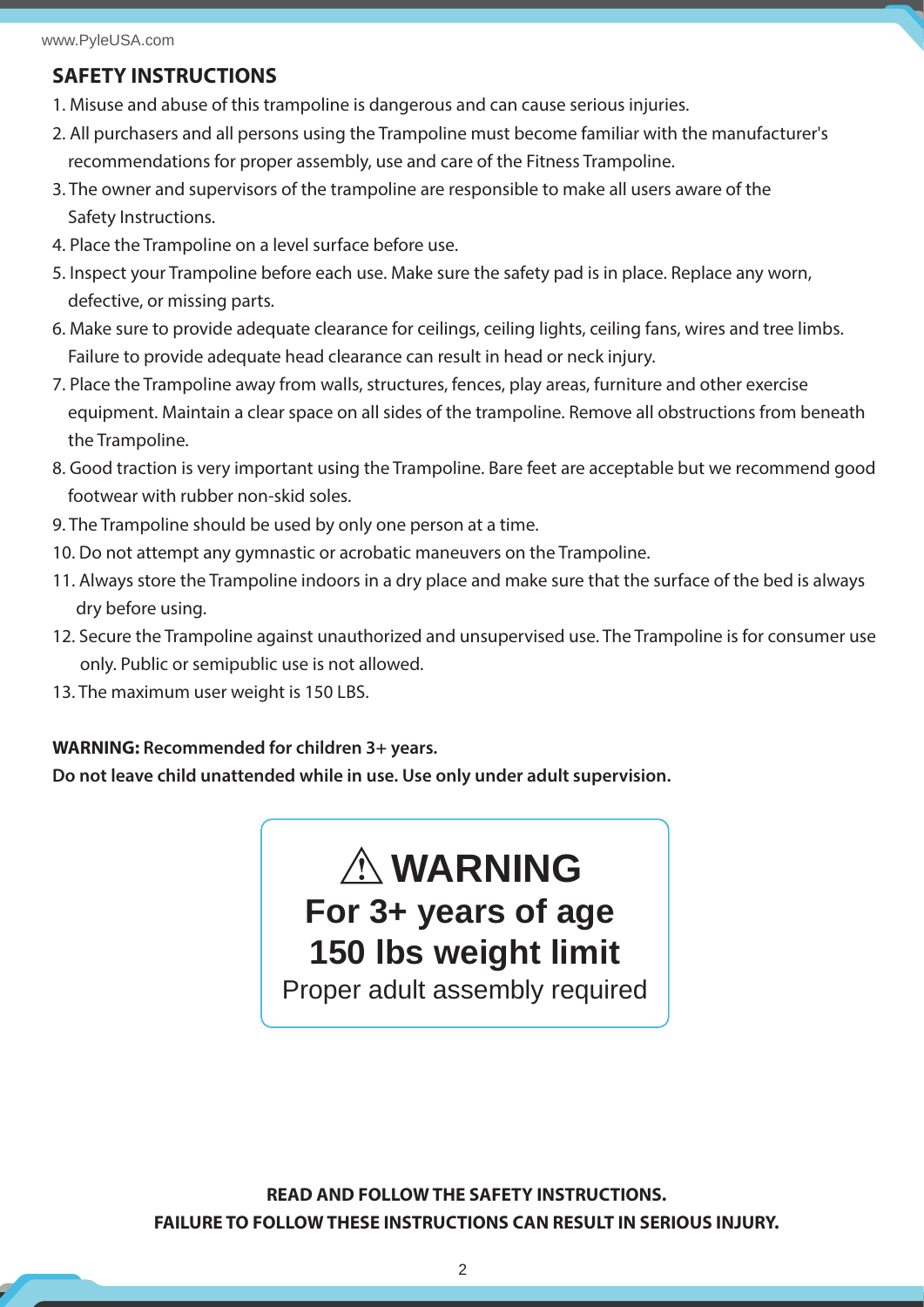www.PyleUSA.com

#### **Parts List**

| Nr.            | <b>Parts Description</b>  | Quantity |
|----------------|---------------------------|----------|
|                | Frame                     |          |
| $\overline{2}$ | <b>Jumping Mat</b>        |          |
| $\overline{3}$ | <b>Elastic Band</b>       | 28       |
| $\overline{4}$ | <b>Protective Padding</b> | 1        |
| 5              | Leg                       | 6        |
| 6              | <b>Covering Cap</b>       | 6        |
| 7              | <b>Handrail Tube</b>      | 3        |
| 8              | Kitbag                    |          |







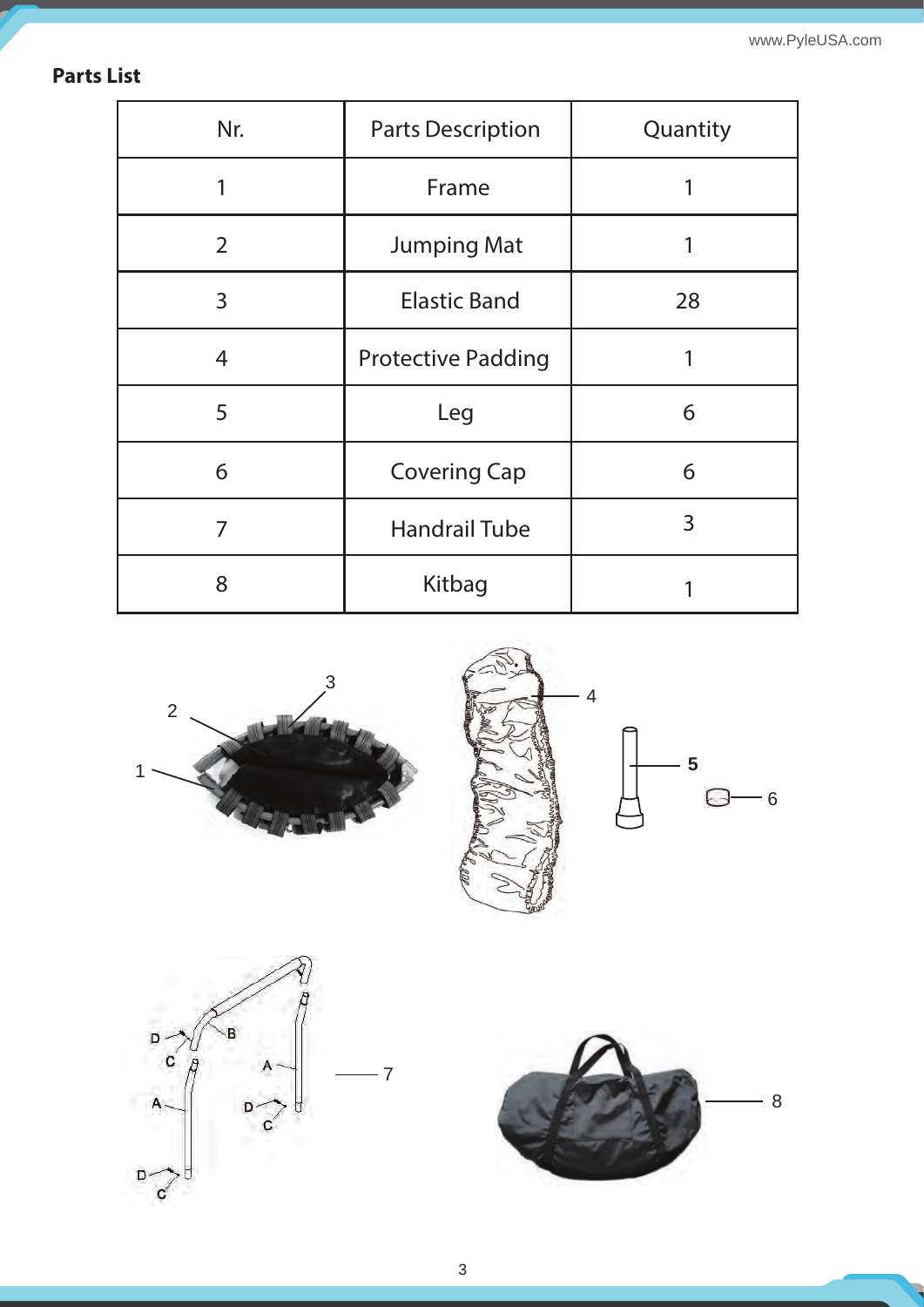#### **Assembly Instruction**



- 1. Keep children away from the trampoline during assembly.
- 2. Keep fingers away from the ends of the rails in the hinge area when unfolding the trampoline. The RAILS will try to spring back to the folded position if they are released before the snap into place. Serious injury can occur if fingers are caught between the ends of the RAILS.
- 3. Assembly and disassembly must be carried out by two people to minimise the risk of injury.



#### **STEP 1**

Lay the folding trampoline on the floor in its still folded position. Push out the ends so the trampoline forms a semi-circle.



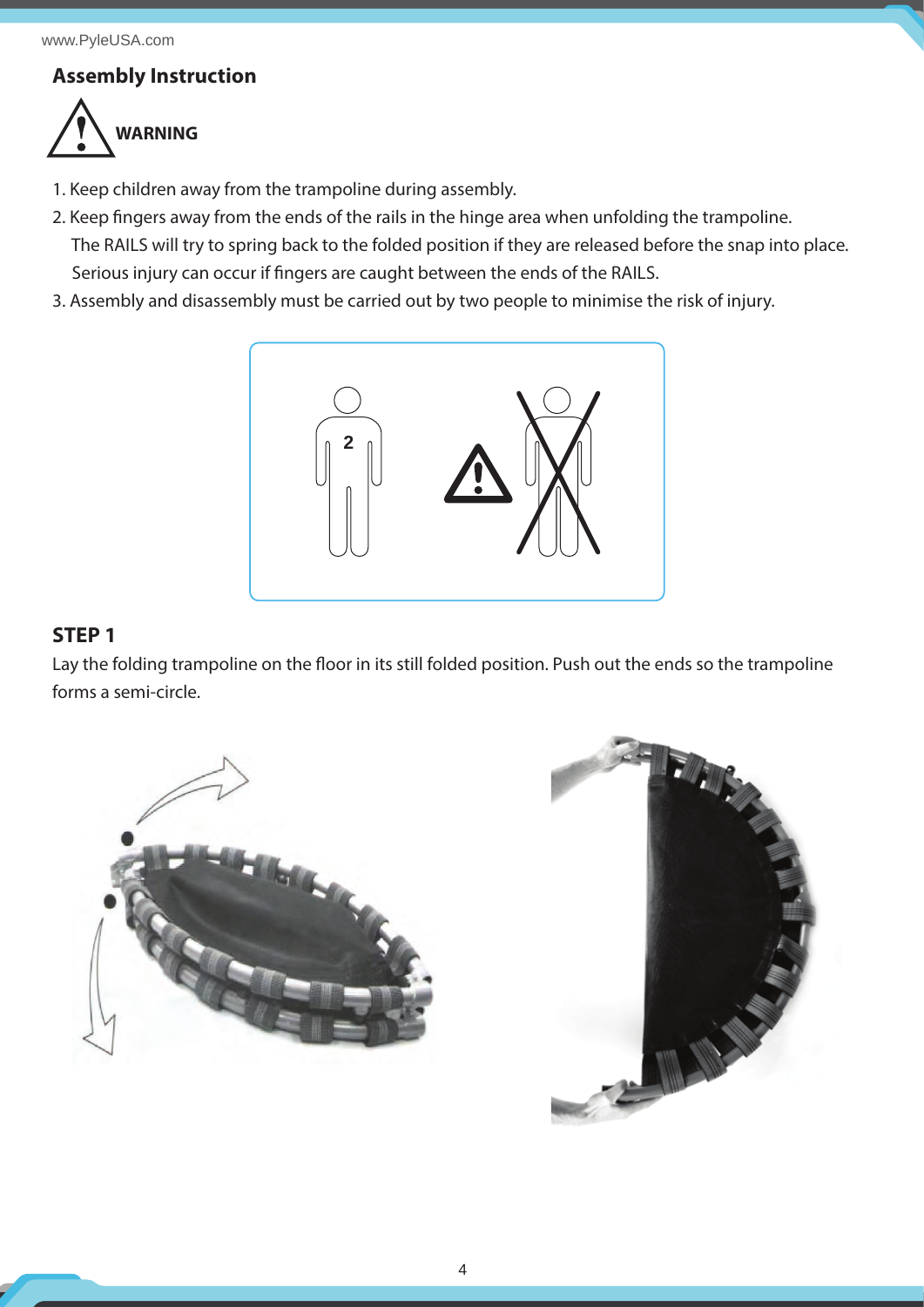#### **STEP 2**

Remove the bracket pin from both ends of the trampoline, and place them to the side.



#### **STEP 3**

Both persons press rails C and D, and using steady pressure, with hands open and fingers extended, use palm of hands to push rails A and B down until they touch the ground. Make sure that all joints are locked into place.

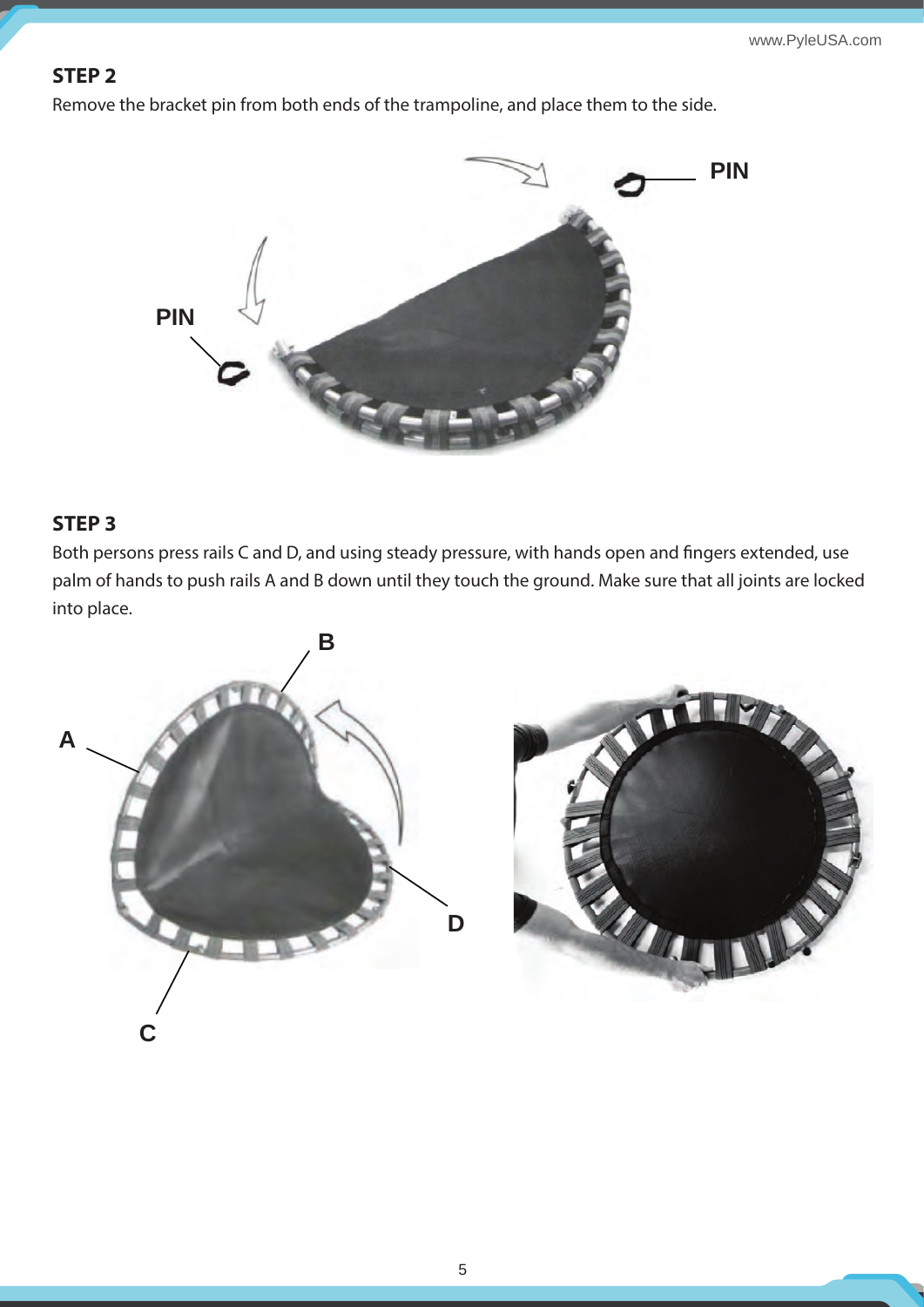#### **STEP 4**

Insert the PIN back to the bracket to prevent rails from snapping together when you reach the flat position



#### **STEP 5**

Remove the covering cap on the threaded connector, and slide the protective padding (#4) over the unfolded frame. Make sure the holes on the underside of the protective padding are positioined exactly over the threaded connector for the feet. Make sure handle brackets are visible.







#### **WARNING:**

- **Make sure handle brackets are visible**
- **The protective pad must be securely attached to the frame before using the trampoline.**
- **Must be properly positioned.**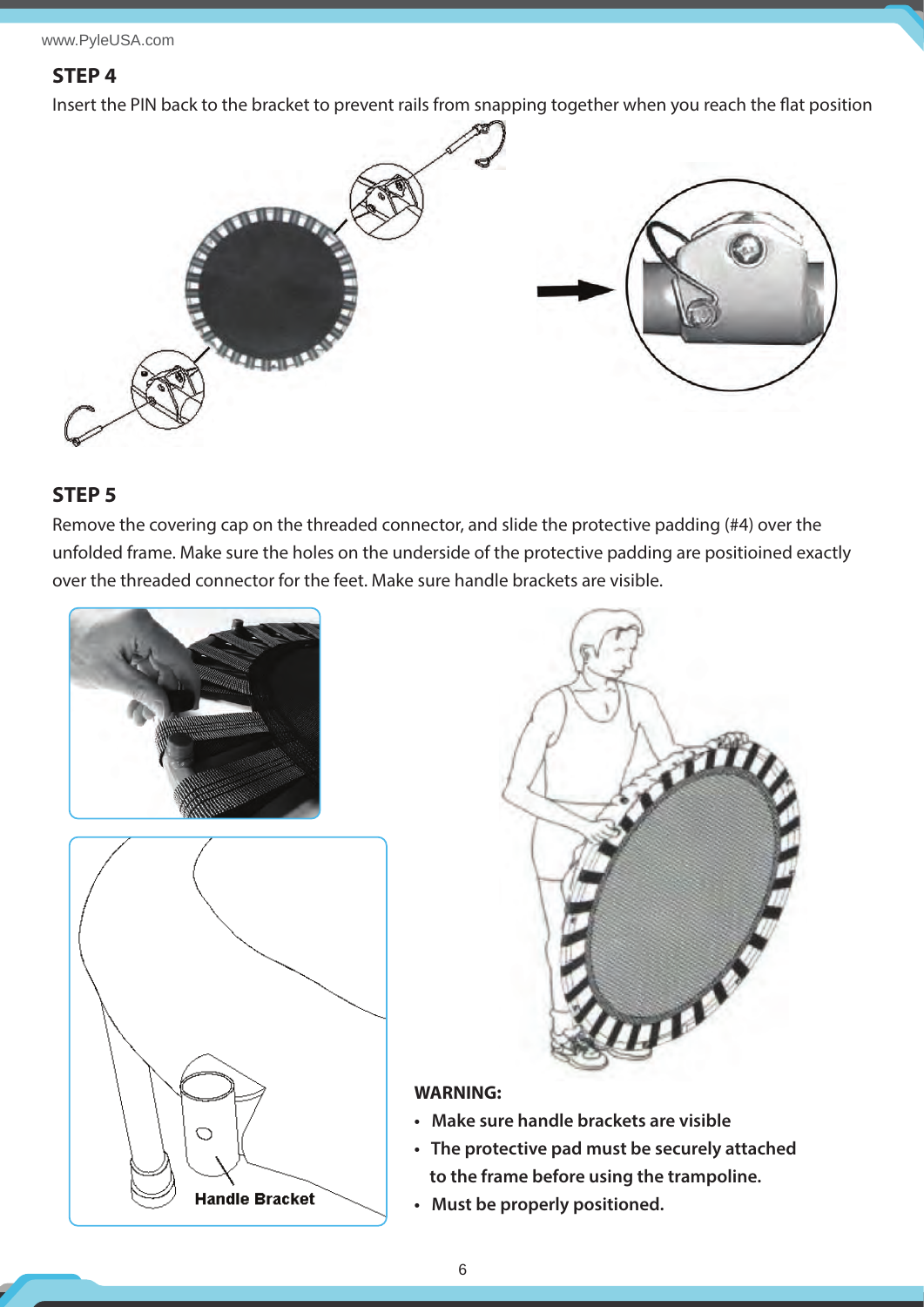#### **STEP 6**

Turn the frame upside down. Screw the six feet on to the threaded connectors on the underside of the frame. Turn the trampoline over and place it on its feet.



#### **STEP 7**

Insert the two handle support tube (#A) into trampoline base handle brackets.

**Attention:** Bends of handle support face up and toward center of trampoline.

Make sure holes aligned. Using the wahser (#C) and screw (#D), secure the handle support to the trampoline base by wrench provided. Then secure the top handle to the handle support by using the washer (#C) and screw(#D)



#### **CARE AND MAINTENANCE**

Inspect the trampoline before each use and replace any worn, defective or missing parts. The following conditions could represent potential hazards:

- 1. Missing, improperly positioned, or insecurely attached frame padding.
- 2. Punctures, frays, tears, or holes in the bed, or frame padding.
- 3. Deterioration in the stitching or fabric of the bed or frame padding.
- 4. A bent or broken frame.
- 5. A sagging bed.
- 6. Sharp protrusions on the frame of suspension system.